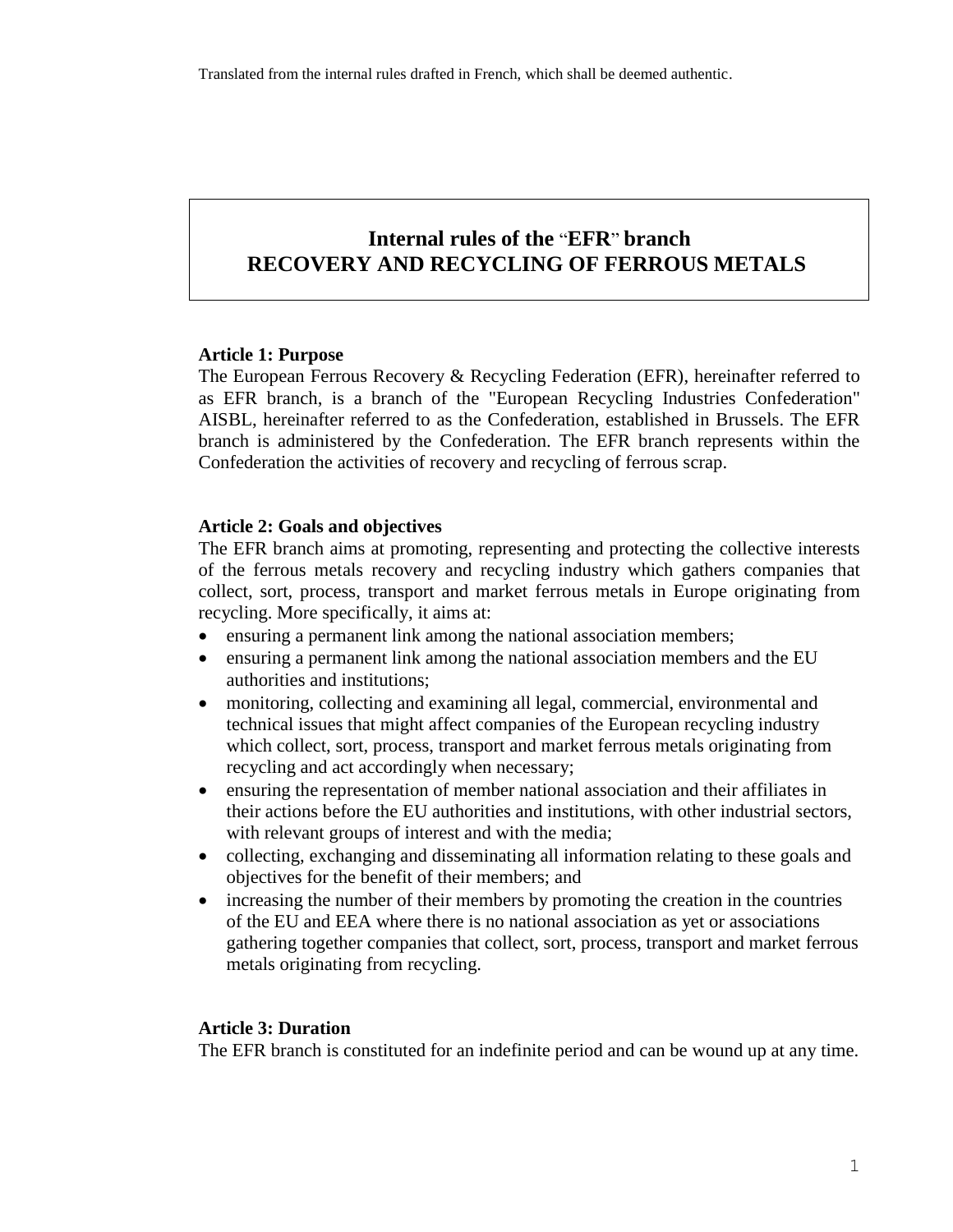## **Article 4: Members**

In accordance with the Articles of Association of the Confederation, there is no limit to the total number of members; the minimum number of members will nevertheless be set at three.

The members of the EFR branch are national associations (of the EU, the EEA or a European country). However, in a country where such an association does not exist and on a provisional basis while active measures are being taken to organise representation of the sector through a national association, a company of that country can act in the place of a national association. A company acting in the place of a national association can continue to be a Member of EFR Branch after the admission of the Membership of a national association of the same country provided this is approved by the Executive Committee of EFR Branch and the Board of the Confederation as well as by the national association and company concerned.

Any national association or, in a country where there is no national association, any company acting in the place of a national association wishing to join the EFR branch as a member, has to make a request in writing to the Secretariat.

The affiliation of new members to the EFR branch is subject to the approval of the Executive Committee of the EFR branch and ratification by the General Assembly.

#### **Article 5: General Assembly of the EFR branch**

The General Assembly gathers all member national associations and company(-ies) acting in the place of a national association, each of which has one vote. In the case whereby a national association and a company from the same country fulfilling the conditions set in article 4 are Members of EFR branch, they have to appoint beforehand a single delegate who will exercise the right to vote with one vote.

Each national association or company in lieu will be represented by a maximum of four representatives from that member national association and/or company. Only one of the representatives exercises the right to vote. In the case of a plurality of national associations eligible by countries, each national association retains the right to be represented by a maximum of four representatives forming part of the single common national delegation referred to in Article 4. The Secretary General normally participates in the work of the General Assembly but without voting rights. The General Assembly has the following responsibilities:

- Election of the Chairman and Vice Chairmen every two years;
- Election of the Executive Committee members of the EFR branch;
- Approval of the annual financial statement and the annual budget of the EFR branch;
- Ratification of the annual membership fees;
- Decisions concerning the admission of new members and the exclusion of members;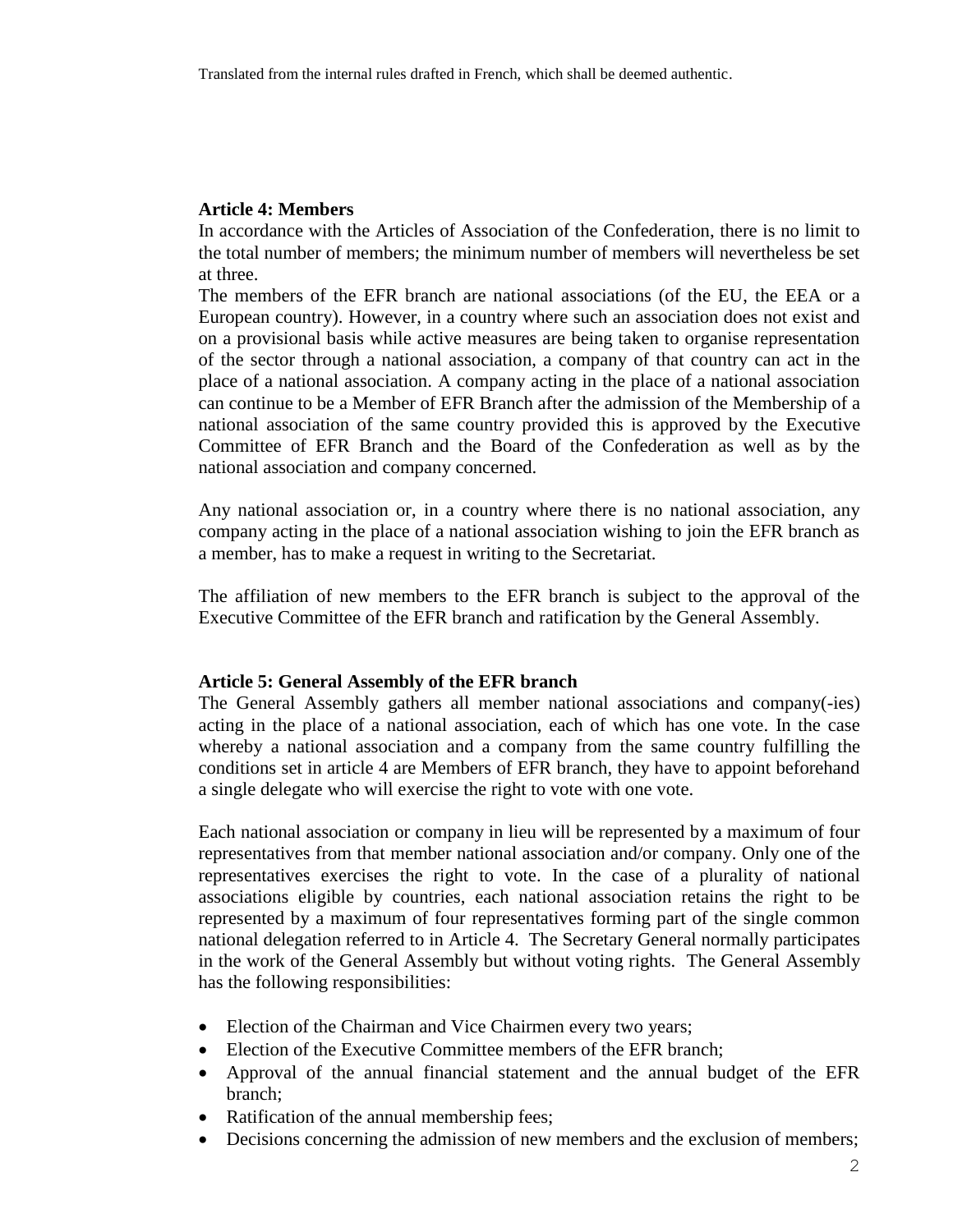- Decisions relating to work programmes;
- Amendments to and approval of the regulations of the EFR branch, see Article 11;
- Dissolution of the EFR branch, see Article 11; and
- Removal of members of the Executive Committee, of the Chairman and of Vice Chairmen, taken by a majority of 2/3 of the votes of members present and represented.

The General Assembly must be held at least once a year no later than 30 June. The General Assembly is convened by the Chairman or, if he is unable to attend, by one of the Vice Chairmen.

The convening letter of a General Assembly containing the agenda must be sent at least four weeks before the date of the meeting by regular mail or by e-mail. Items not included in the agenda may not be subject to decisions without the unanimous agreement of all members.

Extraordinary General Assemblies may be convened at any time by the Chairman or the Vice-chairmen if the Chairman is unable to attend or by a majority of the EFR branch.

Except as provided for in Article 5 (removal of the Chairman and Vice Chairmen members of the Executive Committee) and in Article 11 (first paragraph), the decisions of the General Assembly are taken by simple majority of votes casted. Written proxies are allowed, and in case of a tie, the Chairman of the EFR branch will have a deciding vote.

The minutes of the General Assembly must, as a minimum, include: the agenda of the meeting; the date; the time; the location; the Chairman; the names of the persons present; the time the meeting starts; the topics discussed; the conclusions; the results of the votes; the actions to be taken; the meeting closing time and the unresolved issues. The minutes must be sent within one month to the member associations. The minutes of the meetings will be considered approved two weeks after their transmission unless objections are raised by the member associations during that period.

## **Article 6: Executive Committee of the EFR branch**

The Executive Committee of the EFR branch consists of the Chairman and of the Vice Chairmen. It can also include up to two additional members who are simultaneously elected with the Chairman and Vice Chairmen. The Secretary General normally participates in the work of the Executive Committee of the EFR branch but without voting rights. The members of the Executive Committee of the EFR branch, with the exception of the Secretary General, are elected every two years by the General Assembly by ballot with a simple majority for a two-year period. If elections cannot take place exactly within two calendar years, they can take place either during the General Assembly taking immediately before or after the two calendar years.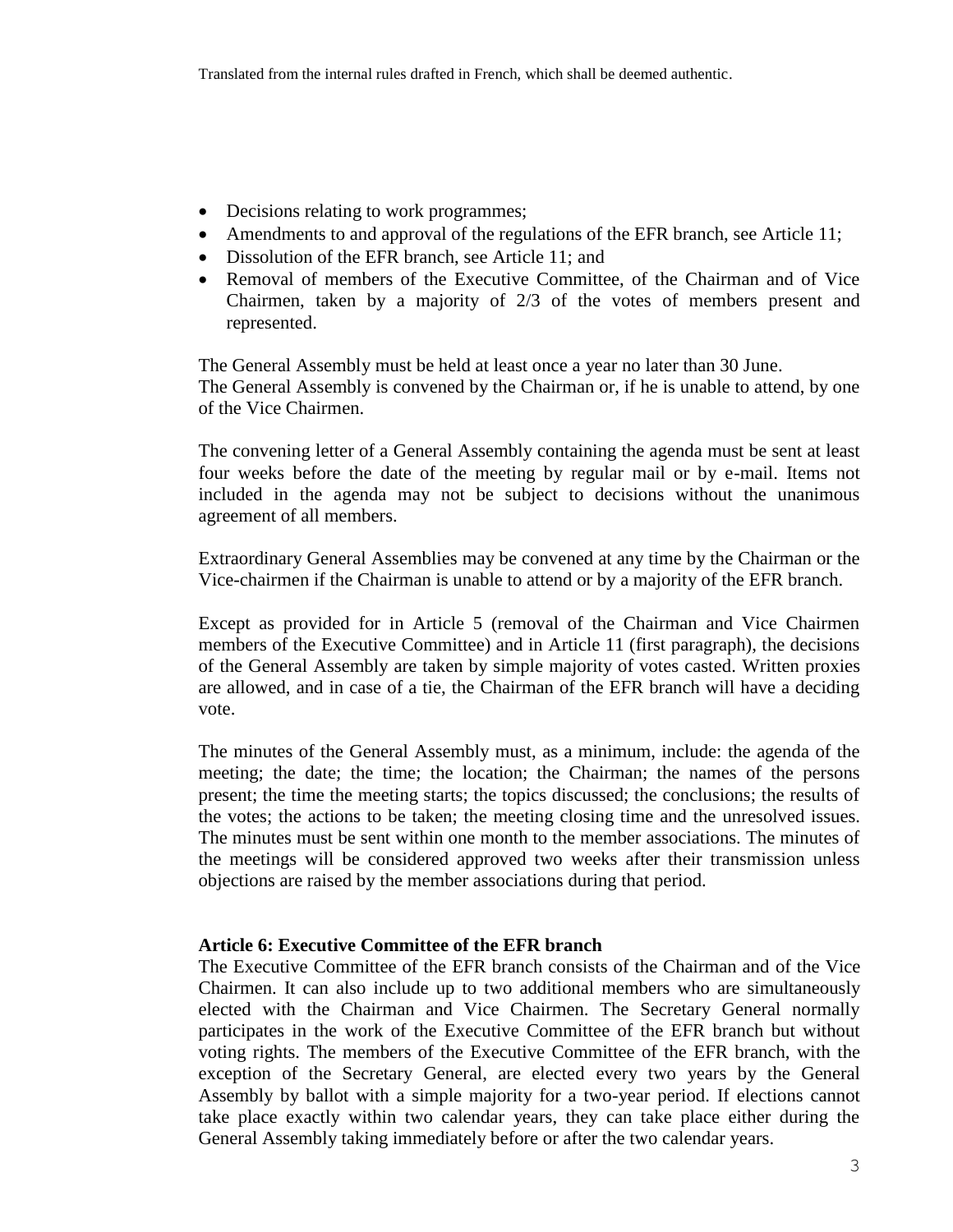The members of the Executive Committee of the EFR branch do not contract any personal obligation related to the commitments of the EFR branch. Their liability is limited to the execution of their mandate.

Outgoing members of the Executive Committee of the EFR branch renounce their mandate immediately following the annual General Assembly.

The Executive Committee of the EFR branch must meet at least once a year no later than 1 May, and when business so requires.

It may meet within the framework of the Board of the Confederation provided that at least the Chairman and one of the two Vice-Chairmen of the EFR branch are present, including by video or teleconference. The decisions, including those on the budget and financial statements, taken within this framework concerning the EFR branch will be deemed to be validly taken by the Executive Committee of the EFR branch. They will be the subject to a report clearly identifiable in the minutes of the Board of the Confederation.

The convening letter of the Executive Committee of the EFR branch containing the agenda must be sent at least one week before the meeting date. The items not listed in the agenda cannot be subject to decisions without the agreement of all voting members present or represented.

Extraordinary meetings of the Executive Committee of the EFR branch can be called at any time by the Chairman, or one of the Vice Chairmen if the Chairman is unavailable.

The meetings of the Executive Committee of the EFR branch will be chaired by the Chairman of the EFR branch or in his/her absence, by one of the Vice Chairmen. They may be held by video or teleconference.

The decisions of the Executive Committee of the EFR branch are taken by simple majority of the vote.

The minutes of the Executive Committee of the EFR branch must, at a minimum, include: the agenda of the meeting; the date; the time; the location; the Chairman; the names of the persons present; the time the meeting starts; the issues discussed; the conclusions; the results of voting; the actions to be taken; the meeting closing time and the unresolved issues. The minutes of meetings will be considered as approved by the Executive Committee two weeks after its transmission unless objections are raised by one among them during that period. The minutes shall then be transmitted, for information purposes, within one month to the member associations. When information is deemed to be confidential or politically sensitive, any minutes relating to this point and to the contents of the discussions and any decisions taken on this point during a meeting may not be disclosed to persons or non-member entities of the EFR branch.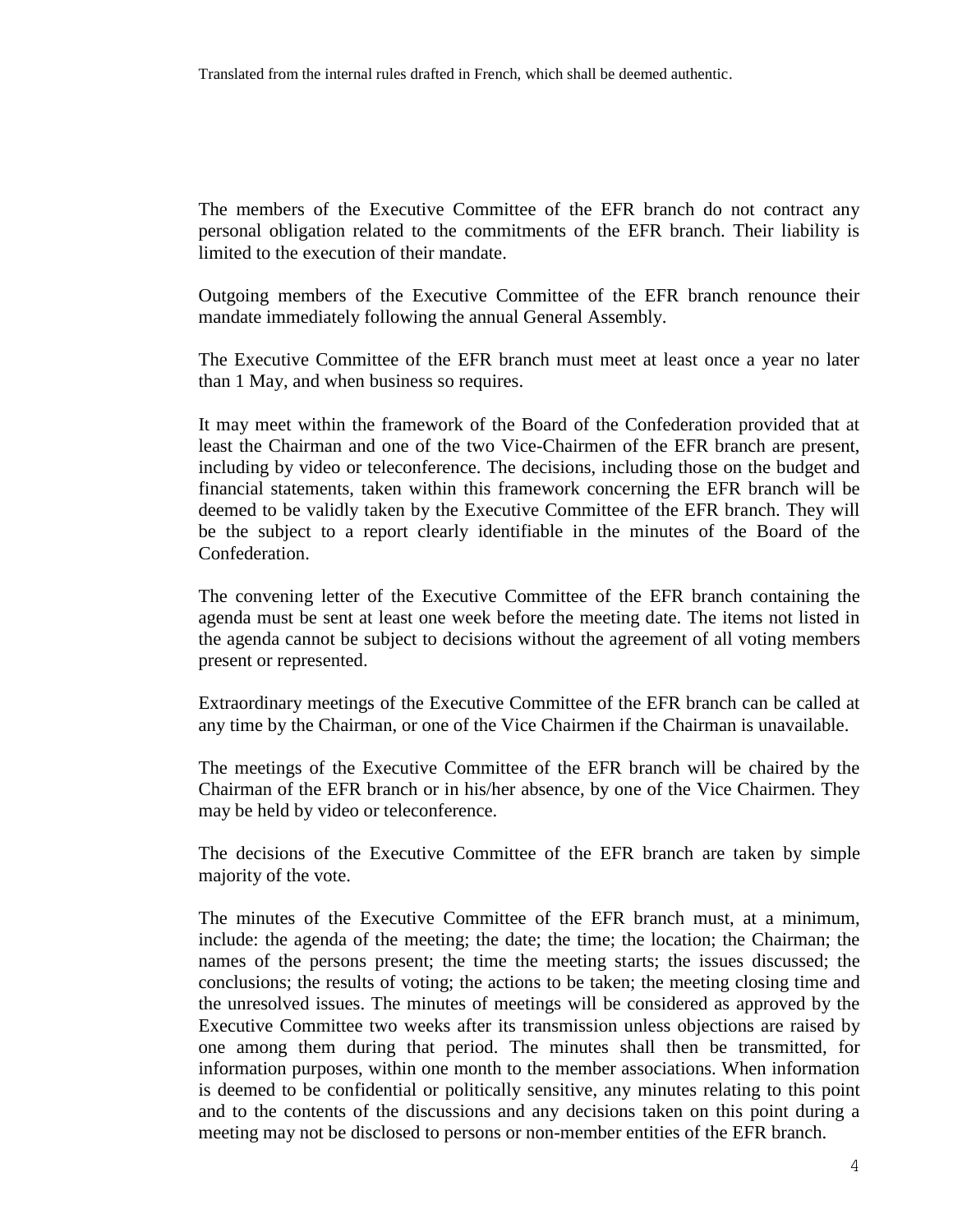### **Article 7: Chairman and Vice Chairmen**

The General Assembly will elect the Chairman and the two Vice Chairmen by a simple majority vote for a period of two years.

The Chairman must be a company executive of a member of one of the members of the EFR branch. In the absence of a high-level candidate of a member company of one of the members, an executive officer of a member national association can become a candidate and be elected Chairman.

The Chairman and the Vice Chairmen must each represent a different country and must not come from related companies or from the same national association.

The Executive Committee of the EFR branch may accept the resignation of the Chairman or of the Vice Chairmen or one of its members at any time. In such a case, it will be the responsibility of the Executive Committee of the EFR branch or a nominating committee appointed by the Executive Committee of the EFR branch to oversee the election of a new Chairman or Vice Chairman or one of its members by the General Assembly.

#### **Article 8: Secretary General**

The Board of the Confederation delegates the daily management and the representation of the EFR branch, including the authority to sign on behalf of the EFR branch, to the Secretary General of the Confederation.

The Secretary General shall attend all meetings of the Executive Committee of the EFR branch and all General Assemblies of the EFR branch in an advisory capacity.

#### **Article 9: Working Groups**

Working Groups can be established by the Executive Committee of the EFR branch upon its own initiative or upon a proposal of the General Assembly to study and discuss projects or special topics as needed. Wherever possible each member of the EFR branch will be represented in these Working Groups by national experts.

The Working Groups must regularly report on their activities to the Executive Committee of the EFR branch.

The Working Groups can be formed with other associations and federations in the sector of recovery and recycling of scrap metals in Europe, including companies that collect, sort, process and trade ferrous metals originating from recycling.

No Working Group may seek to represent the views of the Federation without the express approval of the Executive Committee of the EFR branch.